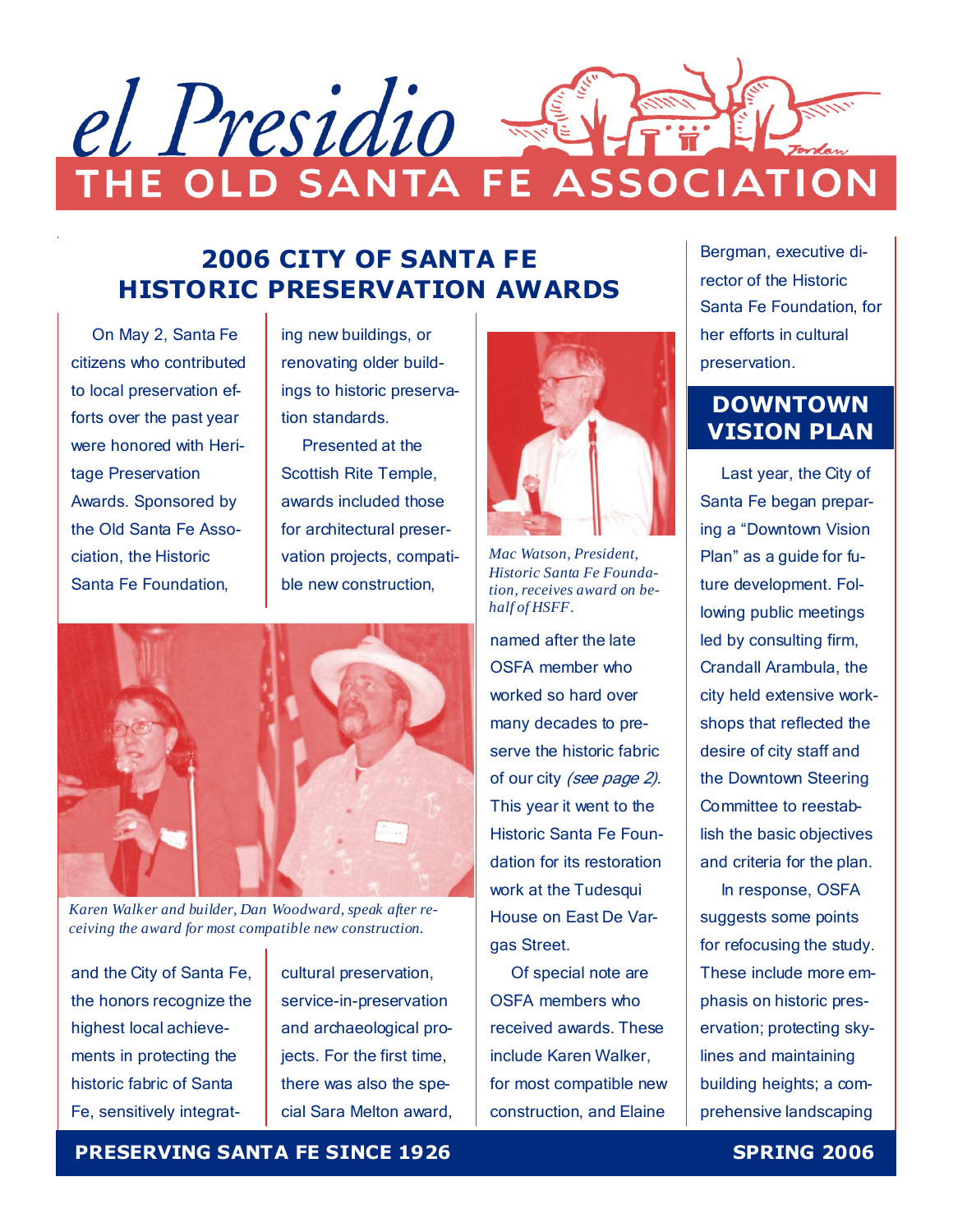# El Presidio Old Santa Fe Association

plan; establishing a commission that will manage the downtown area and serve all groups of citizens; developing a comprehensive parking strategy; and designing transportation services that will connect downtown with outlying neighborhoods.

 To make the downtown area more inviting to locals, OSFA also believes that street life, such as more food vendors and small events will attract people to the city center. Rules regulating use of the plaza should also be revised and the city must find a way to beautify and intensify use of the river.

 There are two other issues of concern to OSFA. The City Council needs to support the Historical Design Review Board and grant fewer variances. Secondly, placing affordable housing in the downtown area is probably not viable economically and large-scale housing projects would adversely impact the downtown character.

 In short, OSFA believes that making the downtown a more attractive and vital part of the community does not mean changing its physical nature. Preserving what we have and creatively enhancing the city's character is what is needed.



# Sara Melton In Memoriam

 When I first met Sara Melton in the mid –1970's, I had been on the Board of Directors of the Old Santa Fe Association for several years. Sara joined the Board and became our primary resource for understanding the importance of the Historical Styles Ordinance in preserving Santa Fe's unique character.

 The Old Santa Fe Association was formed in



# Sarah Melton

1926 to protest the plan to build a Chautauqua conference center and it was the Old Santa Fe Association that lobbied for the creation of the present Historical Styles ordinance in the1950s. This created the Downtown Historical Overlay Zoning District, without which we would have long ago lost the world class historical character of our downtown.

 Sara had a extensive knowledge of the history of northern New Mexico and more importantly, she had an encyclopedic knowledge of authentic northern

New Mexican architectural styles and their historical origin.

 Sara was a warrior. She took her knowledge to Planning Commission meetings, City Council meetings and most of the meetings of the Historical Styles committee. Her voice was clear, consistent, and directed. Sara believed that Santa Fe is a very special place worth fighting for at every forum; and at any time irresponsible, or just plain ugly, projects threaten its precious heritage.

With Sara 's death this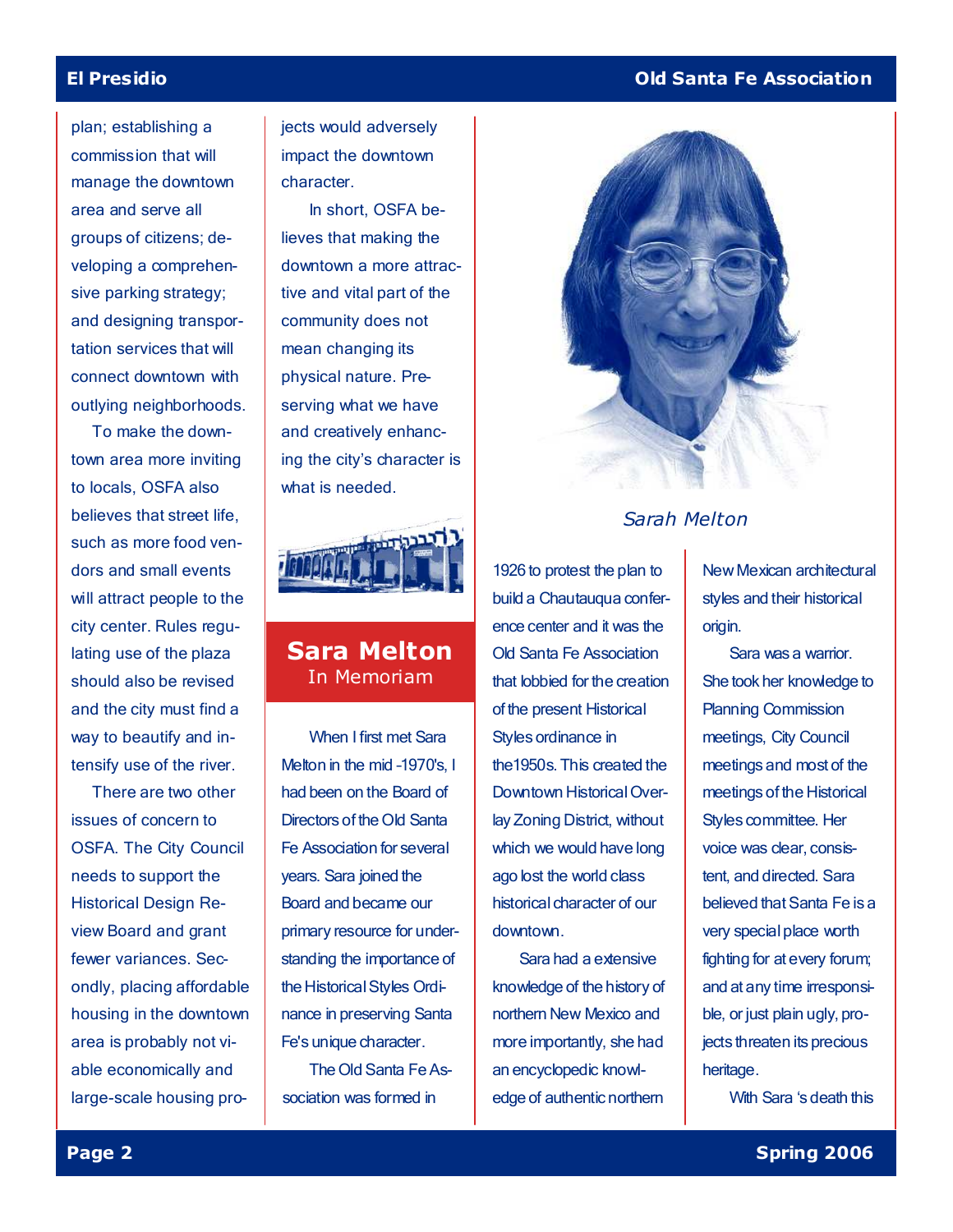February, Santa Fe lost more than just a Living Treasure. We lost a voice for a vision of what Santa Fe has been and what we must continually fight to protect and preserve to stay the kind of place and preserve the quality of life that makes it one of America's great urban experiences.

 We owe Sara a great deal. We owe ourselves more. We owe Santa Fe the responsibility to carry on her work and commitment. She will be greatly missed but her passing will be a tragedy if we fail to continue the task that made up the center of her life.

> —Wayne Nichols (Photo of Sara Melton by Jane Phillips, Santa Fe New Mexican)



# Changes on OSFA Board

 OSFA has several new board members, all with considerable knowledge of

Santa Fe. Tom Chavez, long-time director of the Palace of the Governors, and Peter Goodwin, former city councilor, will serve as regular board members. Also new are Tim Maxwell, director emeritus with the Museum of New Mexico, and Tom Spray, executive director of Open Hands. Two new ex-officio members are Jill Momaday-Gray, liaison with the Department of Cultural Affairs and Ramona Valdez-Lopez, who represents the Fiesta Council.

 Marilyn Bane is serving as Vice-President following the departure of Edward Archuleta, who needed more time for his busy career. Ed was a dedicated board member and will be missed by all. Ed will continue to work on behalf of OSFA's efforts.

# ALERT!

 Dear members, please contact President Karen Walker and let OSFA have your e-mail address. It will help so much when issues

of concern to members arise. You can reach Karen at 982-0118 or walkerre@aol.com

## ENSURING WATER FOR THE FUTURE

 No one knows how long Santa Fe citizens will live under Stage 2 or higher water restrictions. Will it be weeks or years? According to the City's 40-year water plan, we will run out of water in 10 years unless a lot more water is acquired. And that's if all goes as planned! (The plan can be viewed at

www.santafenm.gov/ waterwise/).

OSFA believes that a backup plan is to be had just in case! There are about 6000 acre-feet per year of purified water already in hand at the Wastewater Treatment Plant. As insurance against future shortages, this water can be pumped to the head of the Santa Fe River and its flow will recharge the downstream city wells, at the same time sus-

### El Presidio Old Santa Fe Association

taining and enhancing the river environment. Further, water flowing in the river will help reverse the alarming drop in groundwater levels in our aquifer. In the case of a crisis, this water could be used in the city water system with further treatment.

 We are working with other like-minded groups to form a River Water Consortium to further this Water Insurance Policy. Tell your friends to join us!

# HISTORIC BUILDING MAKE-OVER

 After many years of its upper floors sitting fallow, the building housing Doodlet's is getting a renovation. The architectural team of Jeff Seres, DCSW, and Deborah Auten are developing the plans to revive the structure.

 Most Santa Fean's don't realize that the edifice is really two build-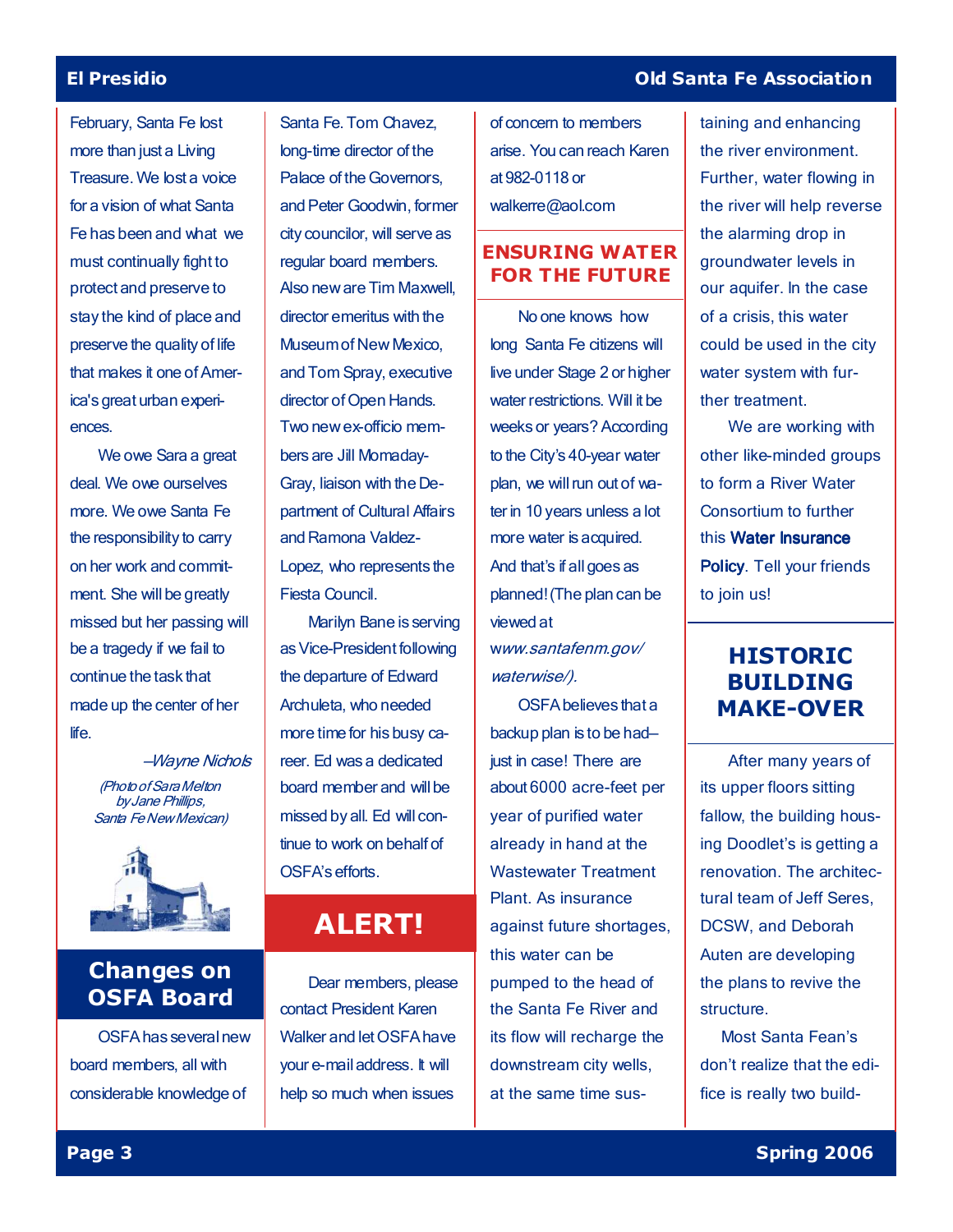ings that were later consolidated. The first incarnation of the building housing Doodlet's was as a hotel. Built in the 1870s, it had a tripleadobe ground floor wall and a double-adobe second story. With its gabled roof, it must have been a local landmark. However, that roof came down to add a third story of framed lumber.

The neighboring building to the west had started out as a singlestory adobe, and second – and third-stories of framed construction were added. Perhaps to compete with the impressive hotel next door, a French mansard roof comprised the third floor.

 In 1908, the two buildings were joined to become the Hotel Normandie. That was the last time the building experienced any major structural changes or repairs. In 1912, the hotel was known as the Montezuma and was considerably larger than one would suspect today.

 The Hotel Montezuma stretched northward from Doodlets, along Don Gaspar, to San Francisco Street. It formed a U-shaped building with livery stables near the open west end. In 1968, the center portion of the hotel along Don Gaspar was demolished, but original rooms from the hotel remain at each end of the Don Gaspar block.

 The building may have served as a hotel until the late 1950s/early 1960s and often was the residence of Santa Fe Opera apprentices. Theo Raven, current owner, purchased it in 1968. Theo had opened a shop in Prince Patio, near the Shed Restaurant, in1955. Originally, Theo called it the Christmas Shop and sold European folk art. After a move to another part of Sena Plaza and then to the former Ortega's location across from La



Fonda, a series of fortunate encounters led her to purchase what she calls the Helen Marshall building, after the previous owner, sister of Laughlin Barker. Bill Lumpkins then helped her with remodeling.

 Current plans call for complete renovation of the building, including remodeling of retail space and the creation of three apartments. The Historic Design Review Board approved the project and to comply with building codes, allowed the addition of two new doorways. These will be the only visible exterior changes. The plumbing fixtures, such as the clawfoot bathtubs, will

## El Presidio Old Santa Fe Association

be reused in the apartments and the current windows will be repaired if possible.

 Architect Jeff Seres is excited about the project and feels like a "forensic architect" as past construction details are revealed during the renovations. The removal of fixtures and other architectural elements has revealed past décor hidden underneath. The projected is expected to be completed by early 2007.

 By the way, Will Schuster dubbed Theo as Doodlet, hence the name of the store. She will be reopening the popular shop. (Thanks to Jeff Seres and Theo Raven for the above information .)

# BOOK CORNER

New Mexico Then & Now(William Stone, Westcliffe Publishers, 2003) offers thoughtful photographic comparisons that chronicle the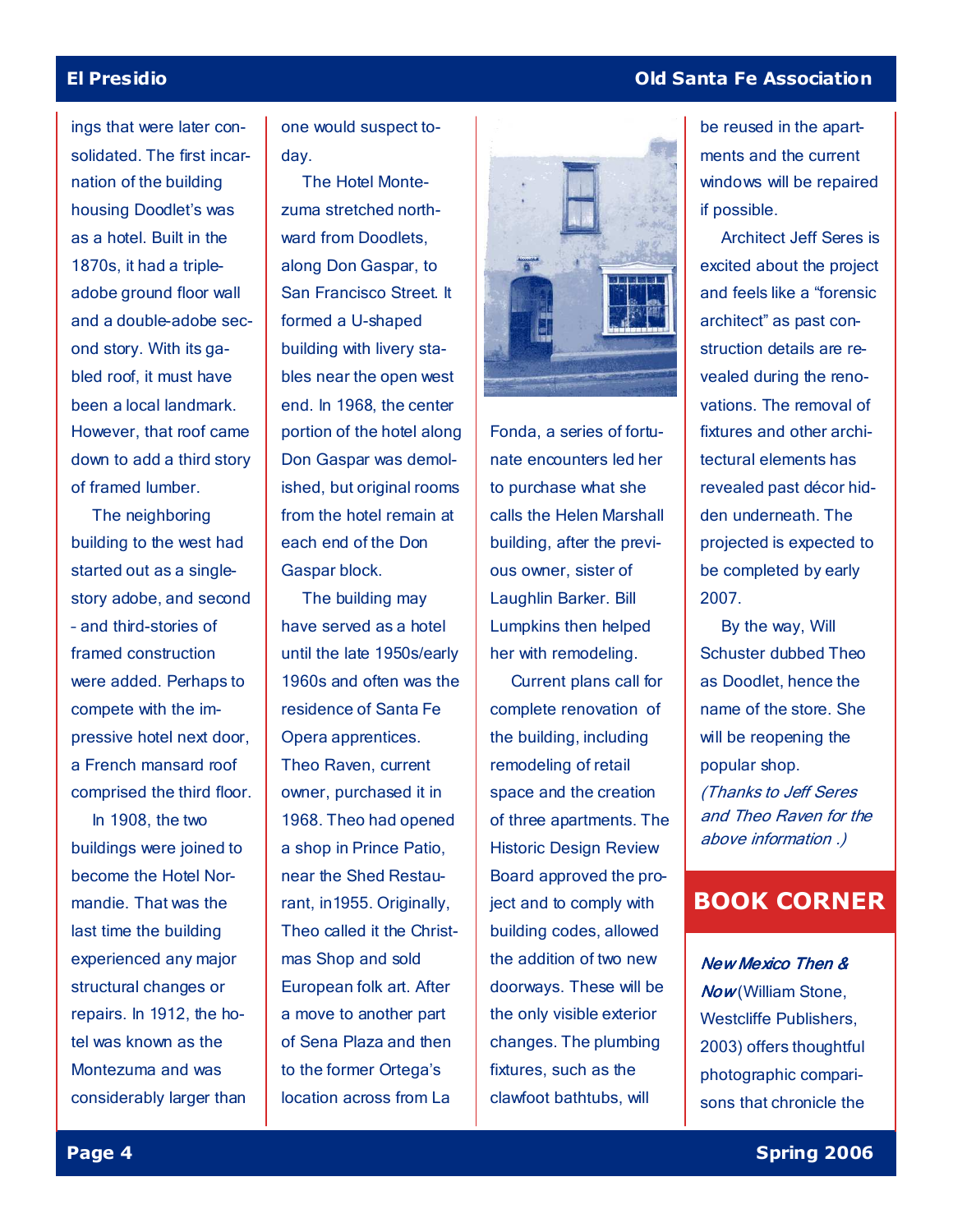present and the past . Photographer Stone studied historic photos from 1855-1945, some by the West's best known photographers, and determined the camera position used by the original photographer. Stone then used the same location to capture the view as it is today (a method known as repeat photography). The photo pairs are grouped into portfolios on several state regions including Santa Fe.

 Each photo set has a brief historical discussion of the original scene and Stone's thoughts on the historic changes as well as his photographic efforts. The portfolios also include historical essays by author Jerold Widdison.

 The author traveled thousands of miles across the state and visited some very remote locations. Encountering flat tires, bad lighting, and disapproving landowners, Stone



sometimes never got the shot he wanted. Other times, breathtaking scenes of storms or sunsets appeared, but behind him. Stone chose to pass on these dazzling opportunities so he could recapture the historic scene. At times he could not determine where a photo was taken and he repeatedly returned to the locale. In a serendipitous moment, he revisited Las Vegas for another try at a photo he could not previously take. He found that the original photographic location was being cleared for a new building. This gave him an chance to get the shot that he could not have had otherwise.

 Surprisingly, the photos show that some locales have changed very little, In contrast, an 1873 photo of Santa Fe taken from Fort Marcy Hill shows extensive cultivated fields surrounding the core downtown area. Stone's photo reveals almost no open space. Changes in the state's water flow are evident throughout the book, too. Streams that once carried logs are now trickles while some historic settlements are now submerged under reservoir pools.

 The prodigious effort that went into both the historic and contemporary photography provides a great payoff for those interested in New

### El Presidio Old Santa Fe Association

Mexico's past. The photos show the great impact humans have on the land, how the environment has changed, and how stability also exists. Surely, some photographer will follow up on Stone's work one hundred years from now. The results of repeat photography are potent records of change and will likely be irresistible to future photographers. —Tim Maxwell



### Mayor and City Council

| 988-7373                         |
|----------------------------------|
| 982-1270                         |
| 992-8097                         |
| Karen Heldmeyer<br>982-3968      |
| Rebecca Wurzburger<br>982-6351   |
| 984-8125                         |
| Carmichael Dominguez<br>955-6590 |
|                                  |
| 424-3930                         |
| 424-1791                         |
|                                  |